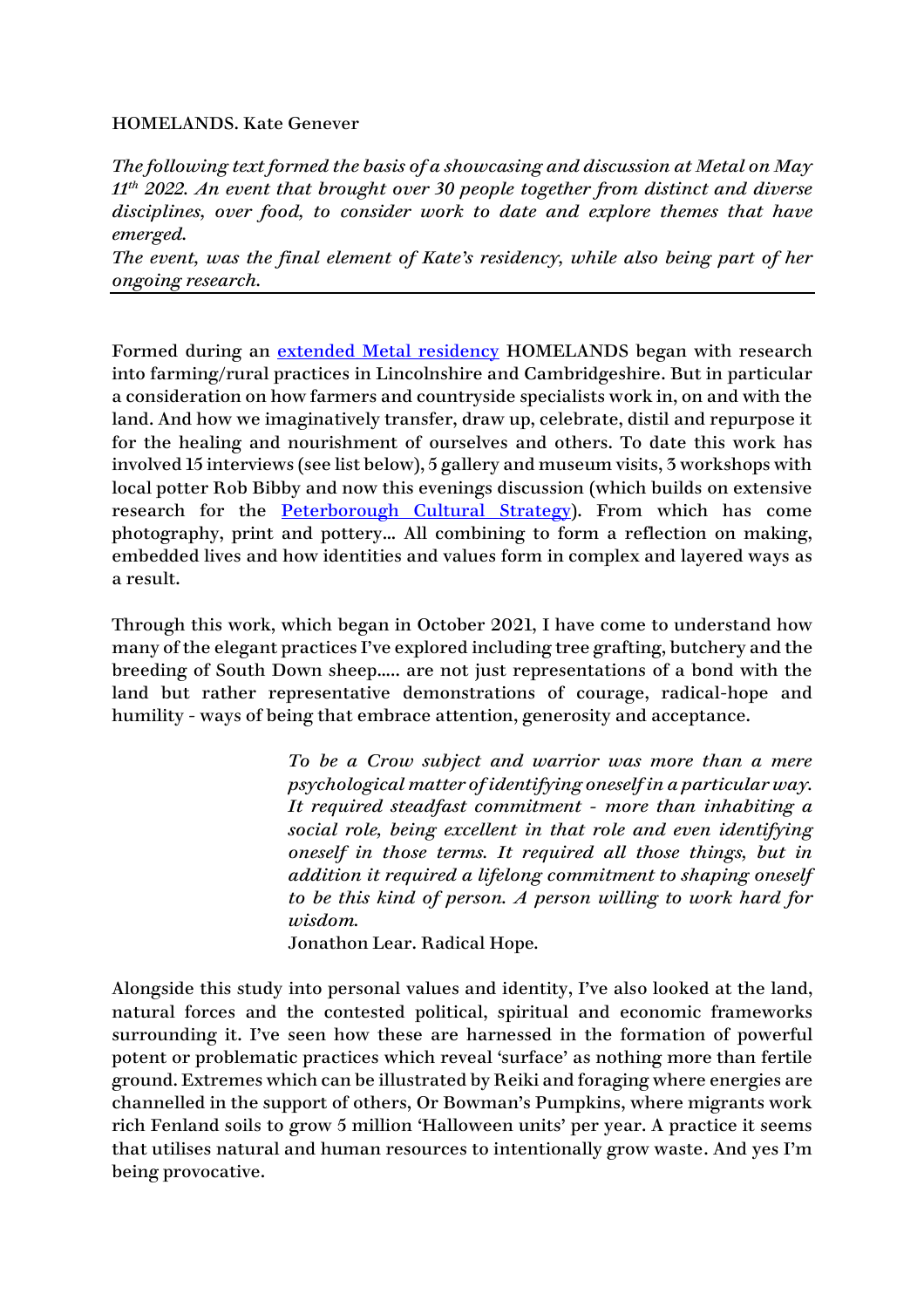*And yet each of us - the farmer, the beurocrat, the tourist, the campaigner, the tenant, the estate agent, the agronomist – saw the same physical facts cropped to fit ort own focus. All of saw it [the land] through our own frames of purpose or imagination., and all of us required this land to be a part of what it was not. Maybe it was dreary walks, nesting sites, full of old white folks. Maybe it as the potential of next year's harvest or the challenge of better grass, Maybe it was the future, a proof of a life meaningfully spent and a future well prepared. All of us wanted something from it, even if that thing was only a dream. None of us would let it be.* Bella Bathhurst. Field Work

Juxtapose this approach with the domestic 'labours of love' manifesting as handmade dyes created from foraged plants and family heirloom Indian Bagh's and Moroccan rugs. Works that offer an international viewpoint on familial, historic and current relationships with place, with home, with ourselves. Revealing what could be considered meditations, demonstrations of faith or self-portraits. Where form, material and aesthetics are influenced by the natural and cultural world, to culminate in sophisticated work born of repetition, feel and tacit knowledges.

> *I hold my father's story, I hold my mother's story. It's coming out of the ground here. My way is different is come from the inside out.* Aboriginal artist Tiunkara Jken.

The research for HOMELANDS has reinforced the importance of gifts and gifting. Reciprocity is complicit in our relationships with land, people and objects made where the transfer of love and skills pass to and fro, across generations and keep families and businesses going. Its evidenced in: a giving up/over of oneself to the 'betterment' of land, be that through work or burial; a receiving of "spiritual powers" to help us heal or transcend; how the subconscious distils reality to provide imaginative ideas and solutions and how we are freely given means to 'survive' by witnessing a hovering Kestrel for example.

> *One gives away what is in reality a part of one's nature and substance, while to receive something is to receive a part of someone's spiritual essence. The thing given then is not inert. It is alive and often strives to bring to its original clan and homeland some equivalent to take its place.* Marcel Mauss. The Gift

Determination alongside love and loss continues to ring loud through them there lands. Be it in spite of, or insight of, hard lives and failure. Determination is there, keeping us going, helping us improvise in the face of changing times, disappointment and bad weather. I can see it the moulded landscape, the cultural artefacts and personal drive. It's there in the openness to let synchronicity guide. Many people I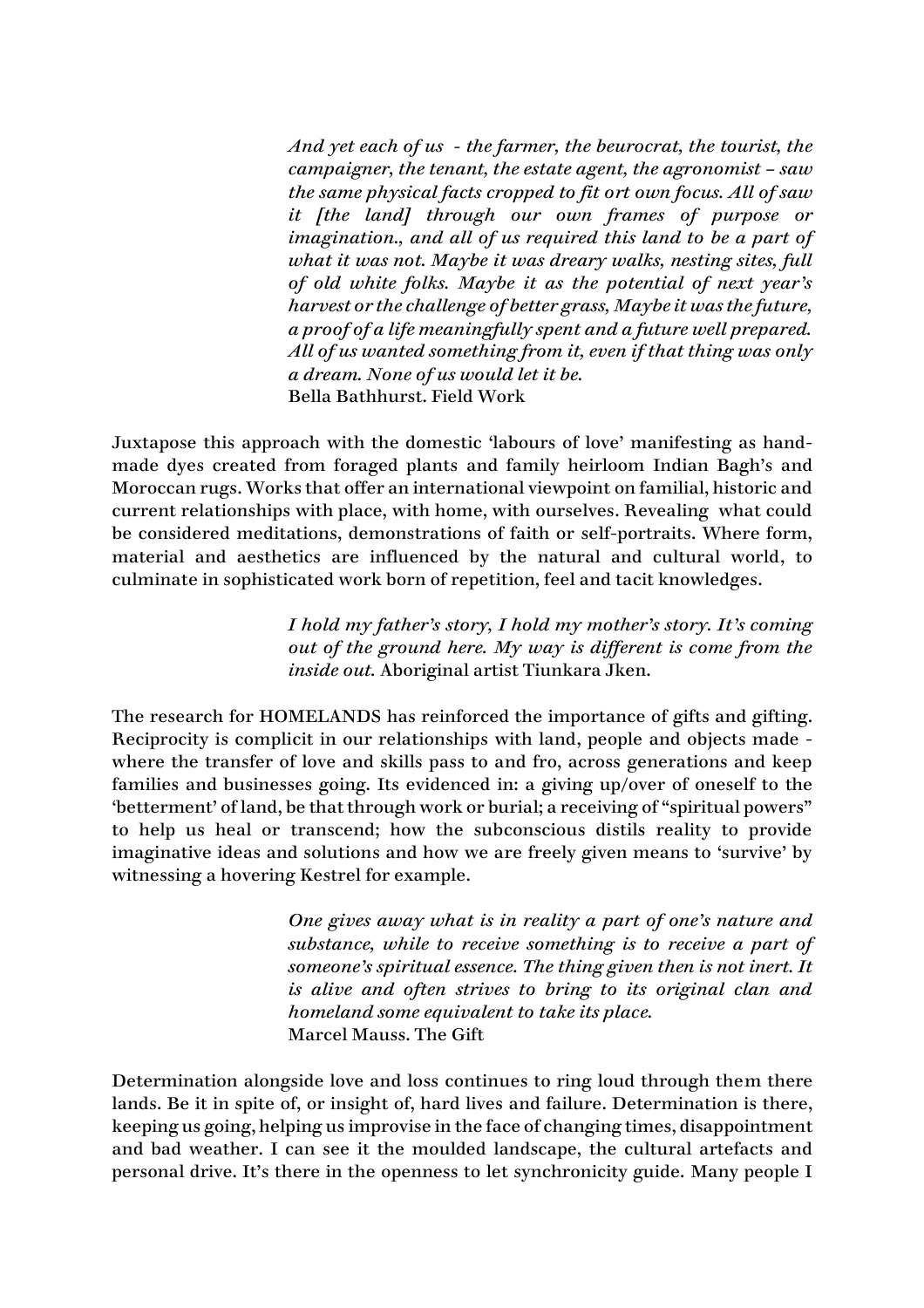met live within limited means, and are mostly marginalised, but continue to create despite fear, using found-close-at-hand-materials with a confidence that demonstrates an embodied self-belief and trust in ones abilities.

> *We might see how his response to the challenging circumstances of his time, could be seen as courage. An ability to live well with the risks that inevitably attend human existence…. To be human is necessarily to be a vulnerable risk taker. In such a way radical hope might be not only compatible with courage: in times of radical change, it might function as a necessary constituent.* Jonathon Lear. Radical Hope

Inter-twinned with this work is my ongoing consideration on the concept of drawing as disposition. Whereby I take drawing to be more than a technique – rather a way of being that reveals our connections with the world of materials and each other. A drawing from, with and together. This... and process led working…which to me means letting answers come, letting the right idea rise to the top.

Which has meant I spent a long time wondering what to make in response to all these findings. How could I make something that distilled all that I'd heard and seen. I questioned if a response even necessary? How could I celebrate those people who had given me their time and opened their lives to me?

To begin I started to consider the photographs taken during site visits, often snapped through feel rather than deep consideration. Which means they are neither documentary nor a complete set. They are ideas – made manifest. I like how in combination they could be read as a diagram, where links could be drawn to make visible the obvious and obtuse connections.

But then three quotes emerged…. The first from Bella Bathurst's Field Work book: *All of us wanted something from it [the land], even if that thing was only a dream. None of us would let it be.*

The second *Our origins are of the earth* by Rachel Carson the marine biologist. And the third by anthropologist, philosopher, poet, and natural history writer Loren Eiseley: *There is a sense in which we can say that the planet, with its strange freight of life, is always just passing from the unnatural to the natural, from that Unseen which man has always reverenced to the small reality of the day. If all life were to be swept from the world, leaving only its chemical constituents, no visitor from another star would be able to establish the reality of such a phantom. The dust would lie without visible protest, as it does now in the moon's airless craters, or in the road before our door. Yet this is the same dust which, dead, quiescent and unmoving, when taken up in the process known as life, hears music and responds to it, weeps bitterly over time and loss, or is oppressed by the looming future that is, on any materialist terms, the veriest shadow of nothing*

Which led to a feeling about using the land itself.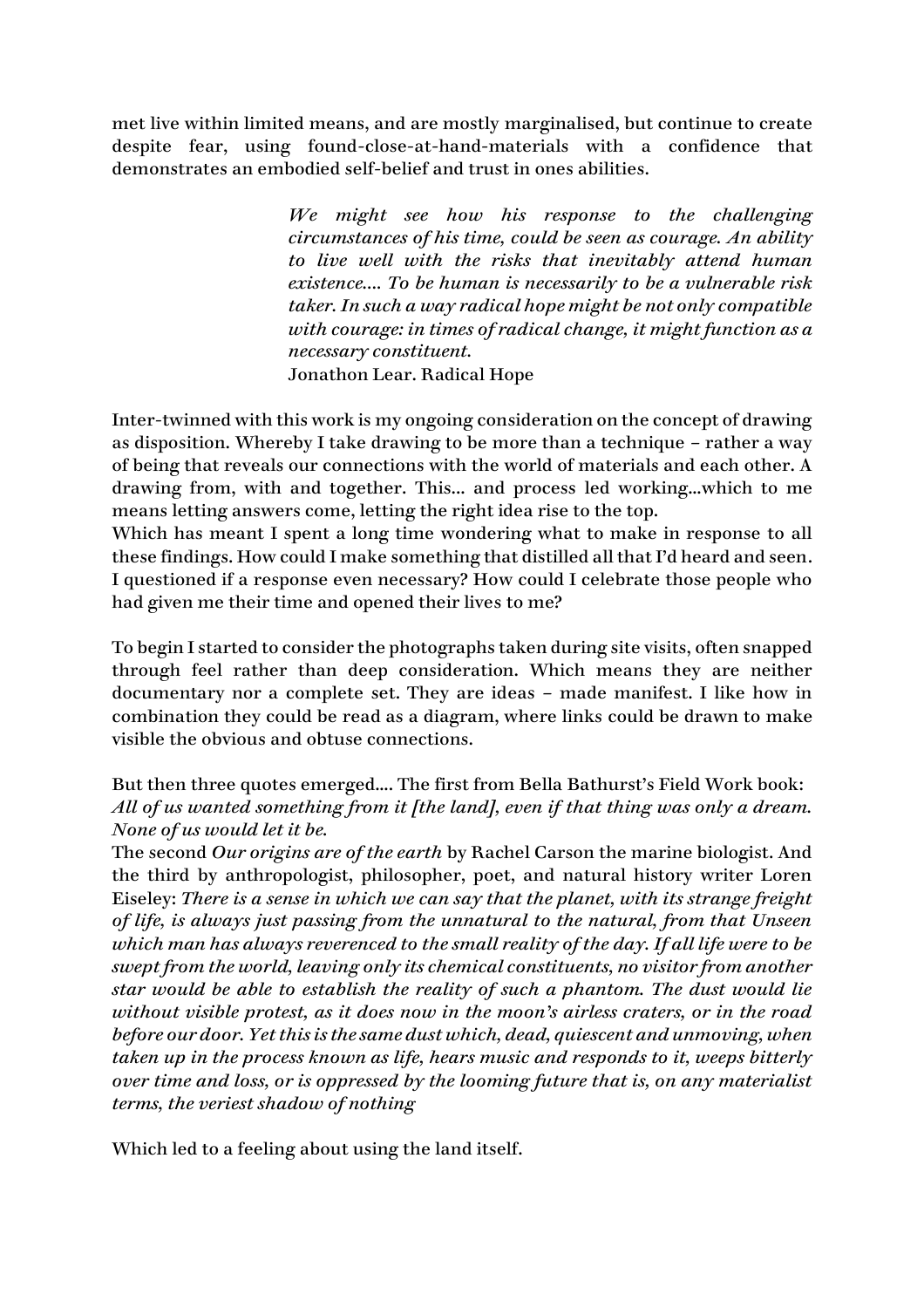- I had already been thinking about Scholars Rocks and how Chinese specialists convert these naturally occurring mineral finds into contemplative objects through the addition of a specially made bases.
- I had been drawn to the west African cooking pots at the Fitzwilliam Cambridge which were formed over the fist and how they spoke of sustaining life.
- I am fascinated by transubstantiation and how chalices and ciborium resonate as they hold those transformed everyday food stuffs.
- I always look at the different bowls animals use and wonder what they think?
- And then Dad and I dug out from a ditch bottom known for 'good sticky stuff' a large bucket of Uffington clay. A clay that in the 17 and 18 centuries was extracted to make 10000s of brick and build our village.

A clay that I riddled and let dry enough to create 18 large thumb pots. Titled: *It's easier to believe that there was nothing before there was something, than there was something before there was nothing.* Raw clay, unfired and dried hard with scratched in overheard, found and bastardised quotes, they sit on Hawthorn rings cut from the hedges at home. And importantly these are held currently in stasis, shared before change comes. After tonight they will be offered to various people to bury with a sweet pea seedling. Returning earth to the earth.

Why? I guess I am interested in a carefully calibrated tension between will and natural growth. But also more and more I'm into making work that disappears or results in no physical outcome. A kind of making of nothing, a making of experience. My dad speaks of our job as farmers as *a killing of everything we grow – even grass*. My friend Phil a dancer says of performance… *Dance really is nothing... where does it come from, where does it go? It's made and then gone. In dance there is a sense that we observe something beginning and unfolding and completing.... Things happening side by side, coincidences and synchronicities. The beauty of it is that it is so fleeting...it takes your breath away because of the surprise... you turn to your friend and say, 'did you see that?'.* I'm interested in how I could bring this sensibility to the visual arts. As a comment on the artworld perhaps, but more to emphasise the natural truths of longing, forgetting, remembering and I guess ultimately life and death.

I am inviting you to become complicit as the work also includes an unlimited edition of a double-sided screen print. This newsprint work features one of the pots and its associated Hawthorn ring. In these drawings I see anatomical hearts and crowns of thorns or looking eyes. They are a gift, they will age and change fast as newsprint does when exposed to light, they will live or die with you. You may compost them, make planting pots, light the fire or just hang them on your wall. But for now may enjoy them letting them provoke further thoughts and contemplation. Reminding you of this time.

-----------------------------------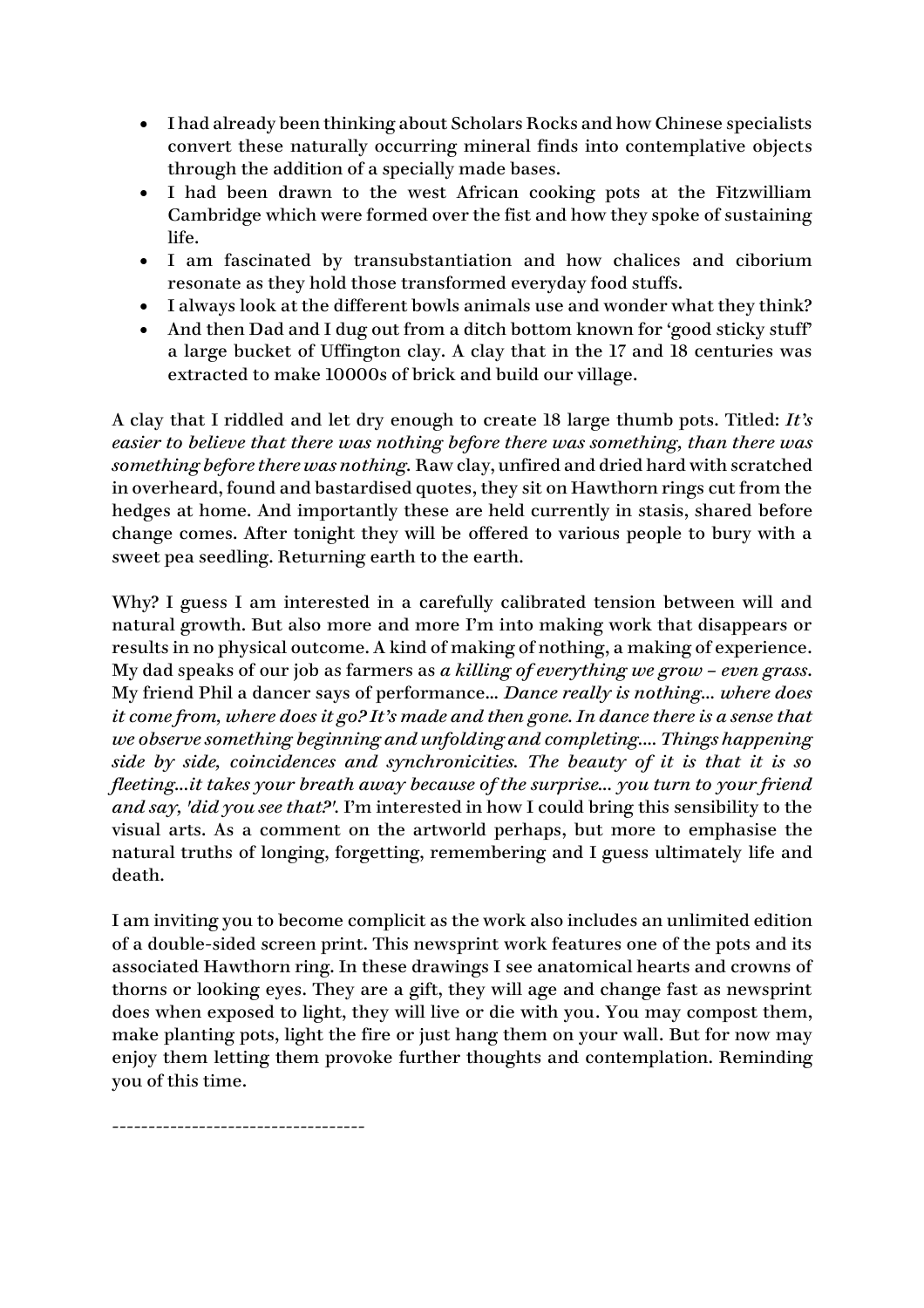Following this talk Kate offered the following text as provocation and opened the floor for discussion.

Micheal McCarthy considered the role of the transcendent feelings nature can stir in us in a secular world when he said*: They are surely very old, these feelings. They are lodged deep in our tissues and emerge to surprise us. For we forget our origins; in our towns and cities, staring into our screens, we need constantly reminding that we have been operators of computers for a single generation and workers in neon-lit offices for three or four, but we were farmers for five hundred generations, and before that hunter-gatherers for perhaps fifty thousand or more, living with the natural world as part of it as we evolved, and the legacy cannot be done away with.*

People Interviewed during residency. Bowman Pumpkins Georgina Barney – Artist Eric Freeman – Butcher Rachel Shoon – Farmer/Reiki master Tim Cousins – Forester Patrick Ryan - Woodturner Genever family – Farmers Patrick Goldsworthy – Farmer Rose Sawkins – Writer/ Theatre maker Liz Genever – Consultant and Farmer Jane Naylor – self-taught Florist Denis Smith – apple grafter Peter Pope – Caretaker /self-taught Artist Tony Shepard – Builder/Artist Patrick Joseph Ryan – Wood turner

Reading list includes: Field Work: Bella Bathurst The Gift: Marcel Mauss. Radical Hope: Jonathon Lear The Artists Way: Julia Cameron Songlines Exhibition catalogue. The Box Plymouth Letters to Camondo: Edmund de Waal Clay Contemporary Ceramic Artisans: Amber Creswell Bell

Exhibitions visited The Potteries Museum. Stoke on Trent Fitzwilliam Museum, Cambridge: Marlena Odundo Whitechapel Gallery. London: Theaster Gates Brunei Gallery. SOAS at University London: Bagh's - Abstract Gardens Photographer Gallery. London: Paul Cupido